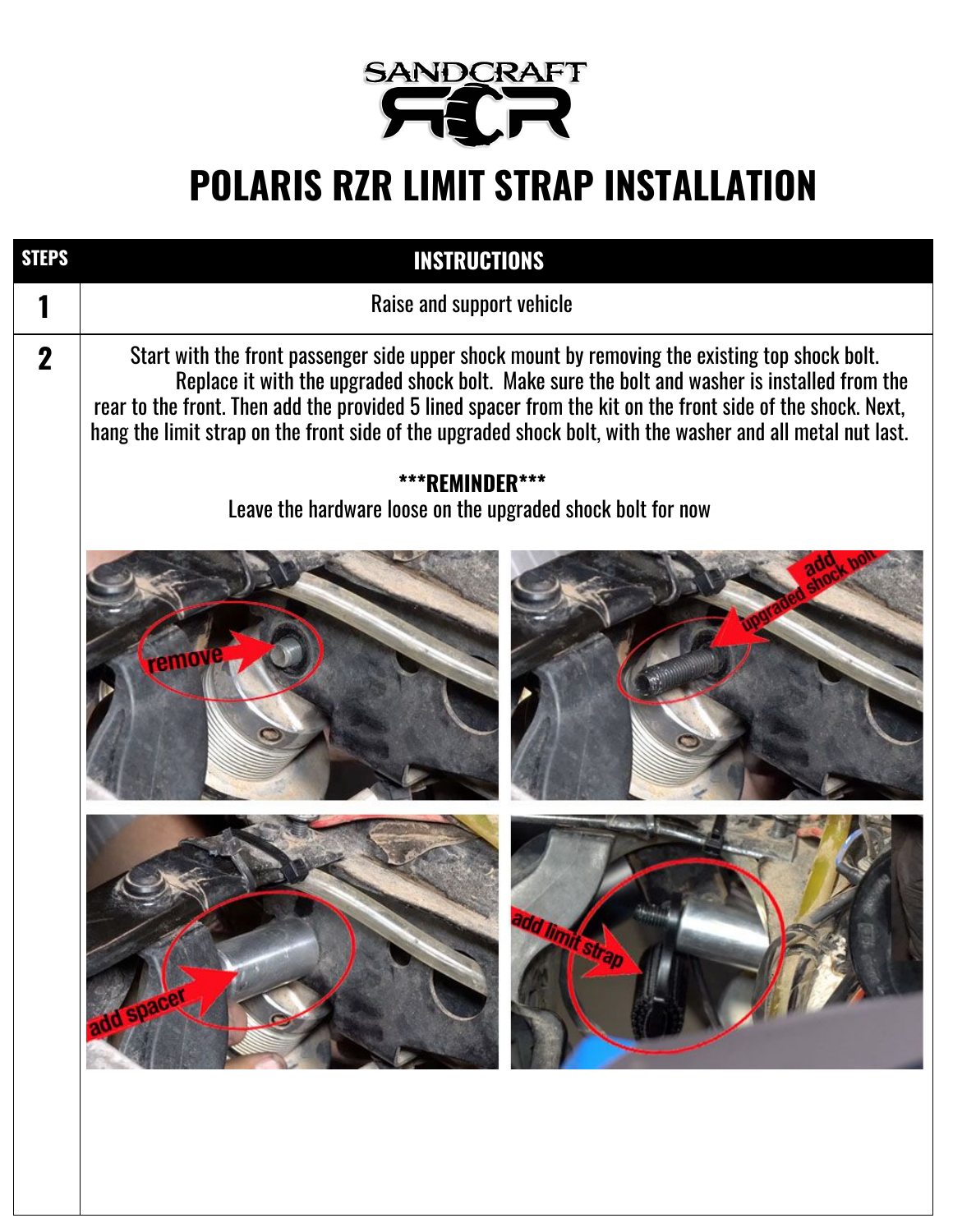

**3** Remove the existing lower shock bolt on the front passenger side and replace it with the upgraded shock bolt. The bolt and washer should be installed from rear to the front. Then add the provided 1 lined spacer from the kit.

**DO NOT** connect the bottom limit strap, washer & all metal nut on the upgraded shock bolt at this time.



**4** Repeat steps 2 & 3 for front upper shock mount on driver side

**5** The front upper shock mounts on the passenger and driver side should now have upgraded shock bolts facing rear to the front, supplied 5 lined spacers, limit straps, washers, & all metal nuts. Along with the front lower shock mounts both **ONLY** having upgraded shock bolts and spacers installed. You then will need to lower the vehicle to the ground.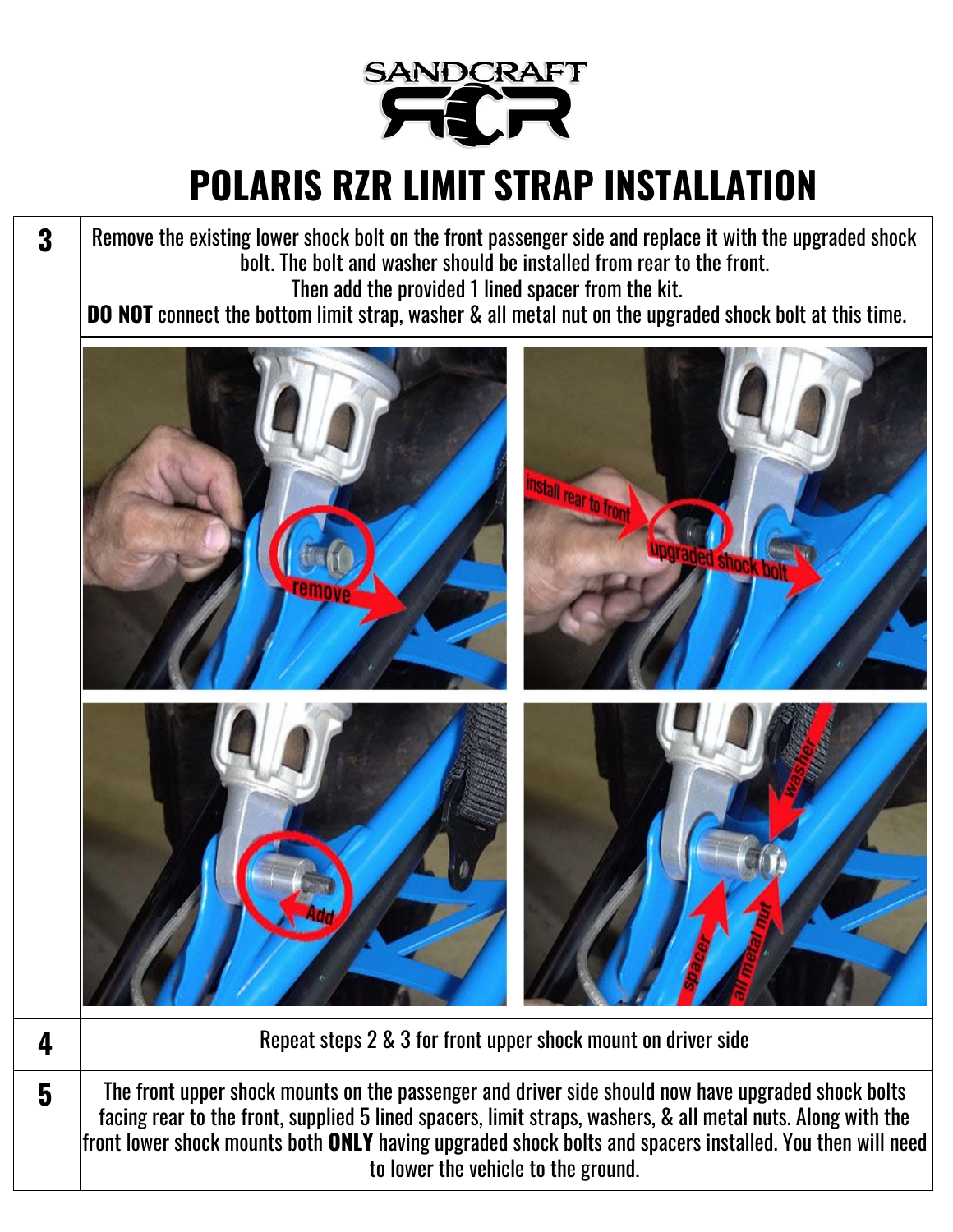

**6** Once the UTV is on the ground, take the limit strap that is hanging from the upper front shock mount on the passenger side and connect the bottom tab to the upgraded shock bolt located in the lower shock mount. Then put on the provided washer and all metal nut.



|    | Repeat step 7 for lower front shock mount on drivers side                                                                                                                                                                                                                                                                                                                                                                                                        |
|----|------------------------------------------------------------------------------------------------------------------------------------------------------------------------------------------------------------------------------------------------------------------------------------------------------------------------------------------------------------------------------------------------------------------------------------------------------------------|
| 8  | After the hardware is installed on all 4 front shock mounts, raise and support the vehicle to torque the all<br>metal lock nuts on the upper & lower front shock mounts to 52 Ft. Pounds. Once that is complete, lower<br>the vehicle back down.                                                                                                                                                                                                                 |
|    | Raise and support the rear of the vehicle, then remove both rear tires.                                                                                                                                                                                                                                                                                                                                                                                          |
| 10 | For the upper rear shock mount on the passenger side, you will need to move the airbox duct out of the<br>way by tucking it behind the shock so you can have more access to the top of bolt. Remove the existing<br>upper top shock bolt and replace it with the upgraded shock bolt, bolt should be installed from the outside<br>going in. Then add the provided 2 lined spacer.<br><b>DO NOT</b> add the limit strap, washer and all metal nut at this point. |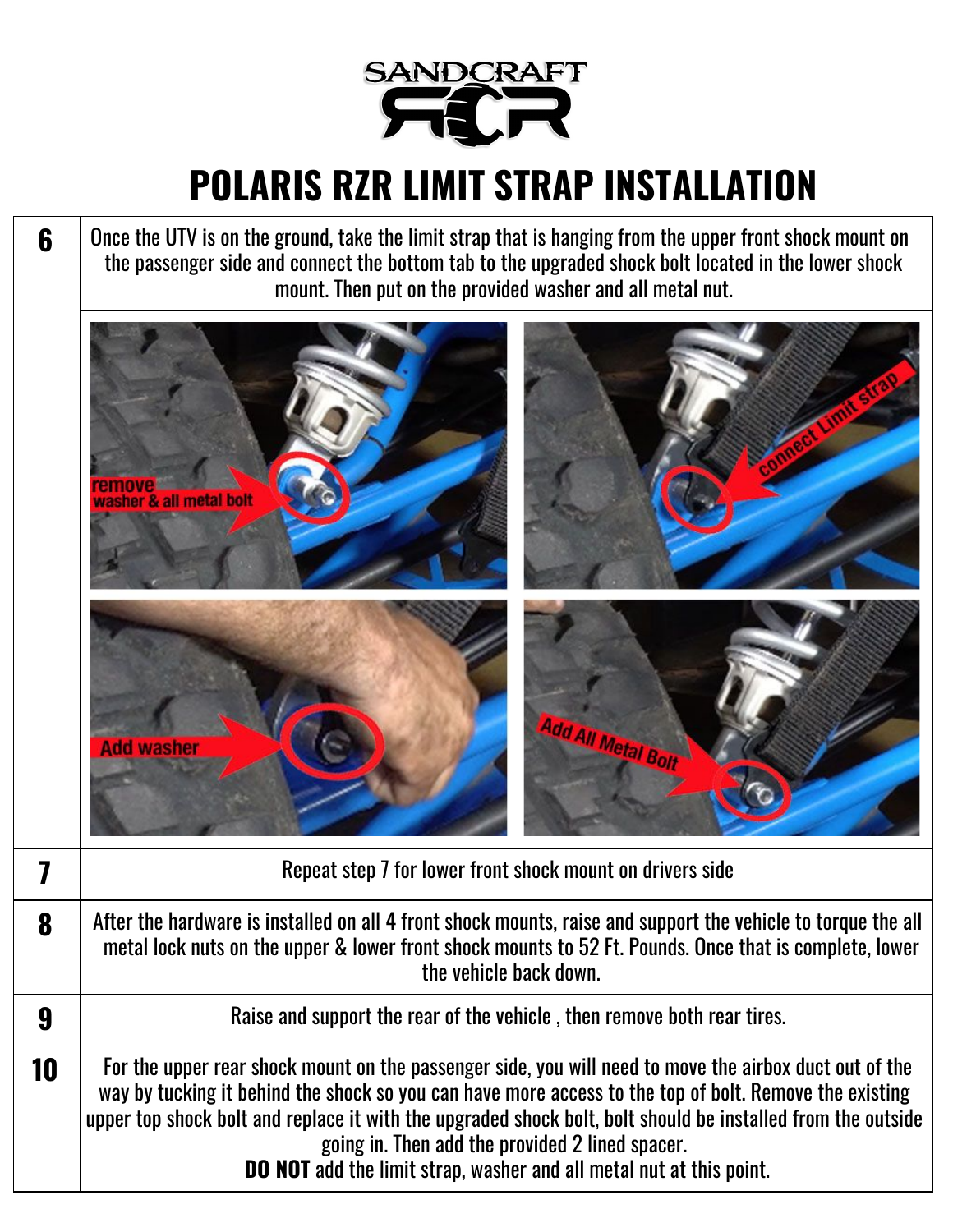

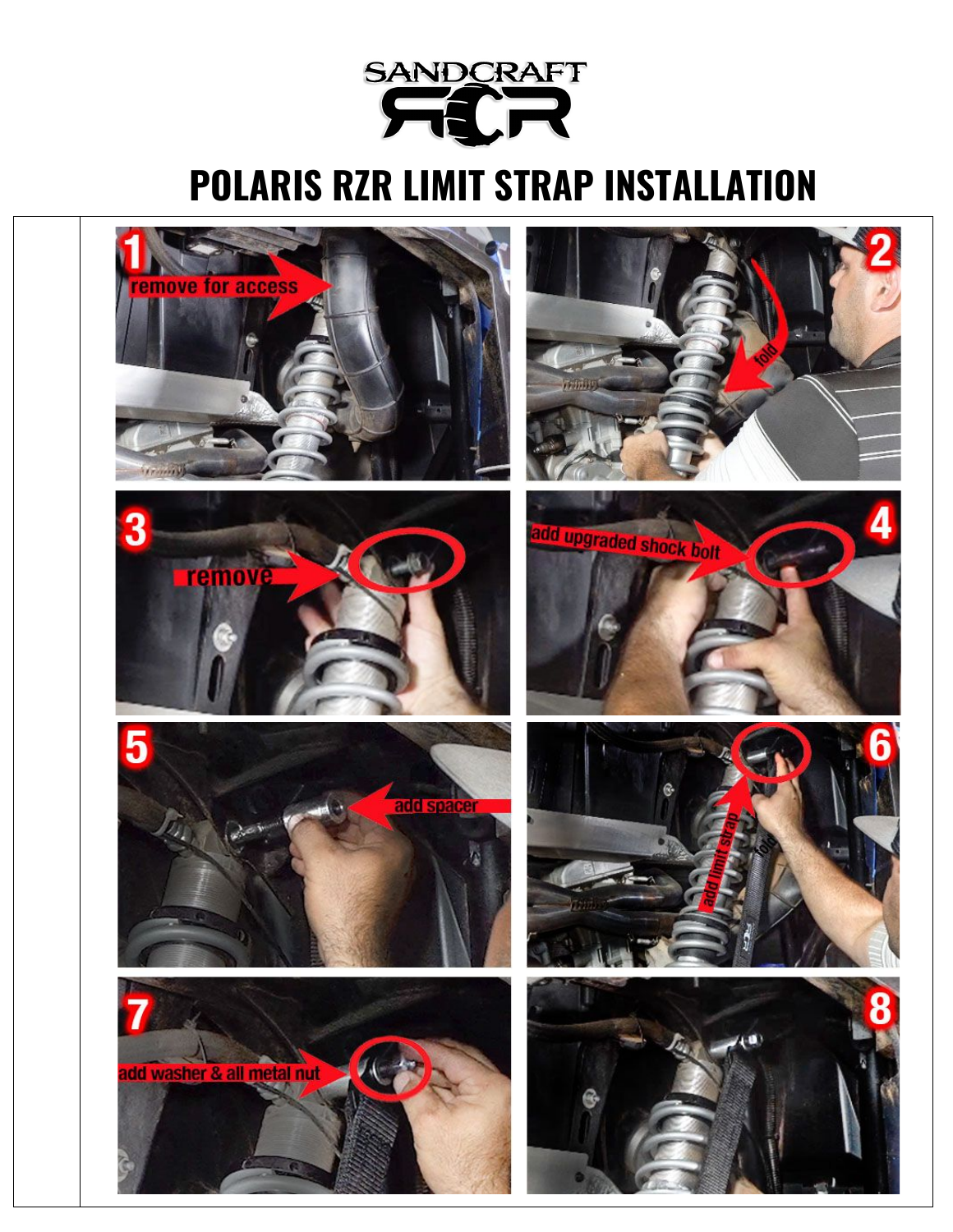

| 11 | Repeat step 10 for upper rear shock mount on drivers side                                                                                                                                                                                                                                                                     |
|----|-------------------------------------------------------------------------------------------------------------------------------------------------------------------------------------------------------------------------------------------------------------------------------------------------------------------------------|
| 12 | For the lower rear passenger shock mount, take existing shock bolt off and replace it with the upgraded<br>shock bolt. Bolt should be installed from outside going in. Then add the provided 2 lined spacer from the kit.<br><b>DO NOT</b> put the limit strap on the lower shock bolt, or the washer and all metal lock nut. |
| 13 | Repeat step 12 for lower rear shock mount on drivers side                                                                                                                                                                                                                                                                     |
| 14 | Install tires, lower the vehicle to back to the ground for the next step of the rear limit strap installation.                                                                                                                                                                                                                |
| 15 | Once vehicle is in its natural ride height position, take the limit strap located on the upper rear<br>passenger side and connect it to the lower rear shock mount bolt. Then put the supplied washer and the<br>all metal lock nut on.                                                                                       |
|    | M Topicality                                                                                                                                                                                                                                                                                                                  |

**16** Repeat step 15 for drivers side